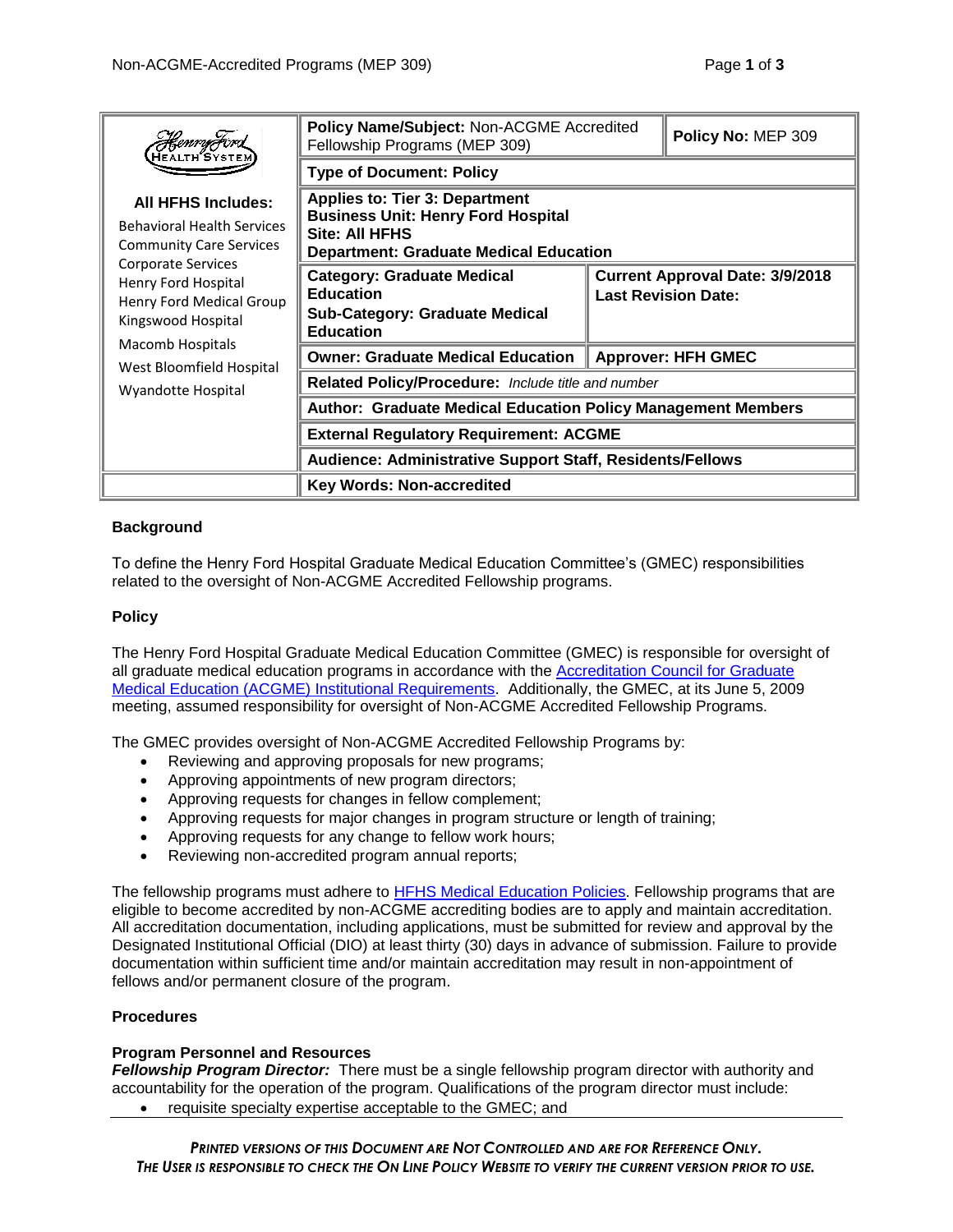current required certification in the specialty by the Specialty Board or specialty qualifications that are acceptable to the GMEC.

Programs which exist in departments with ACGME accredited residencies or fellowships need cooperation between program directors in order to avoid training conflicts, and to ensure compliance with Medical Education policies as defined by the GMEC. As such, the two program directors must work together to coordinate and optimize resident and fellow experiences. The core program director should provide oversight to non-ACGME accredited training programs in his/her department.

The program director is responsible for all communications with the GMEC, including submitting requests for required approvals and completing the annual report.

*Faculty:* There must be a sufficient number of faculty members with documented qualifications to instruct and supervise all fellows. The faculty must devote sufficient time to the educational program to fulfill their supervisory and teaching responsibilities and demonstrate a strong interest in the education of fellows.

*Other Program Personnel***:** The fellowship program must jointly ensure the availability of all necessary professional, technical, and clerical personnel for the effective administration of the program including an identified administrative support person for whom the GME Office will include on communications

*Resources:*The fellowship program must ensure the availability of adequate resources for fellow education. This includes administrative support for maintaining files for verification of training, evaluation, and work hour requirements.

## **Fellow Appointments**

The fellowship program director may not appoint more fellows than approved by the GMEC. The program's educational resources must be adequate to support the number of fellows appointed to the program.

## **Educational Program**

The curriculum and educational components must be documented and provided to the trainee(s) and faculty at least annually. It is strongly suggested that the programs integrate the ACGME core competencies into the curriculum:

- 1. *Patient Care:* Fellows must be able to provide patient care that is compassionate, appropriate, and effective for the treatment of health problems and the promotion of health.
- 2. *Medical Knowledge:* Fellows must demonstrate knowledge of established and evolving biomedical, clinical, epidemiological and social-behavioral sciences, as well as the application of this knowledge to patient care.
- 3. *Practice-based Learning and Improvement:* Fellows are expected to develop skills and habits to be able to (1) systematically analyze practice using quality improvement methods, and implement changes with the goal of practice improvement; and (2) locate, appraise, and assimilate evidence from scientific studies related to their patients' health problems.
- 4. *Interpersonal and Communication Skills:* Fellows must demonstrate interpersonal and communication skills that result in the effective exchange of information and collaboration with patients, their families, and health professionals.
- 5. *Professionalism:* Fellows must demonstrate a commitment to carrying out professional responsibilities and an adherence to ethical principles.
- 6. *Systems-based Practice:* Fellows must demonstrate an awareness of and responsiveness to the larger context and system of health care, as well as the ability to call effectively on other resources in the system to provide optimal health care.

**Scholarly Activities**: Fellows should demonstrate scholarly activity during their training period.